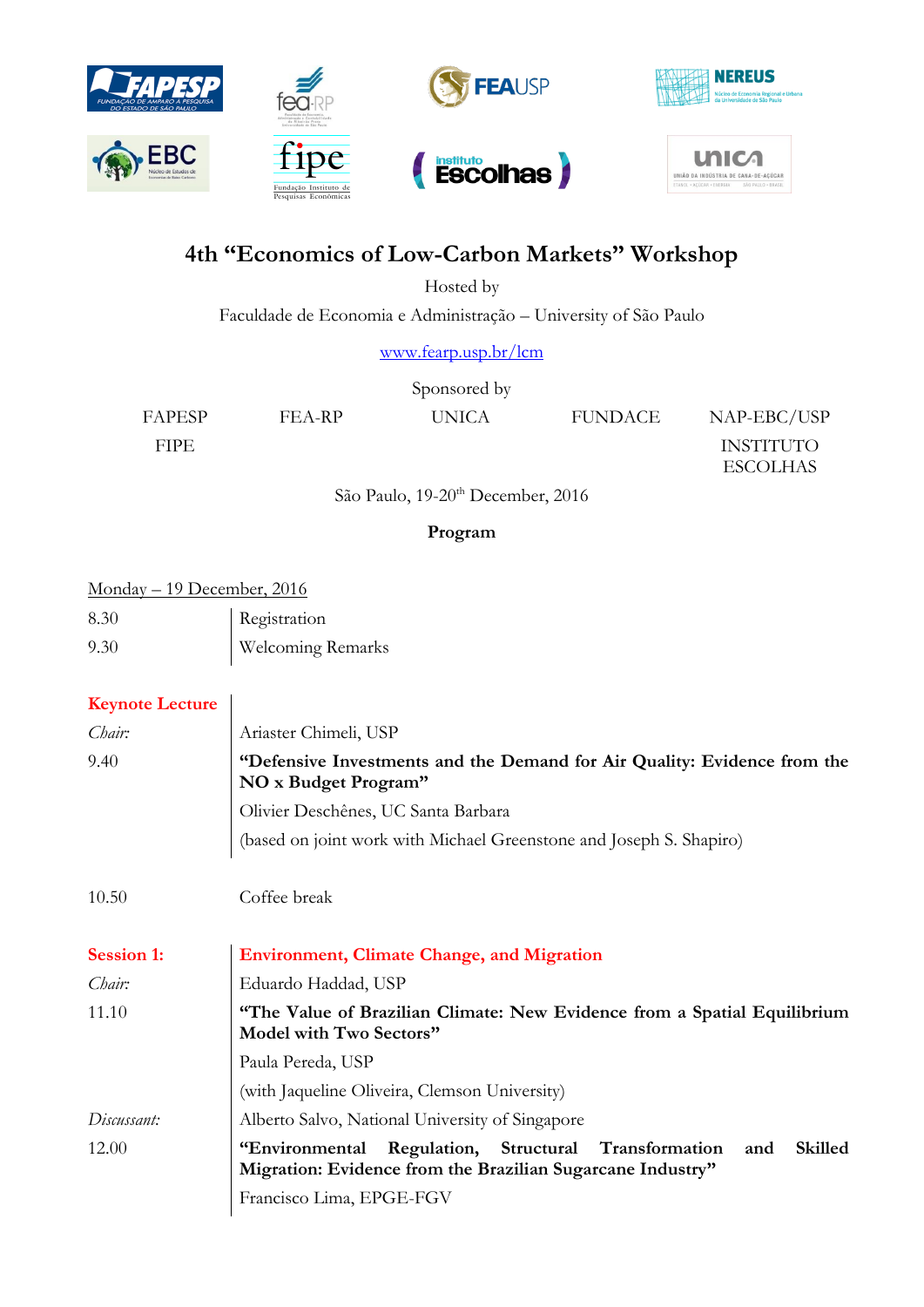|                   | (with Francisco Costa, EPGE-FGV)                                                                              |
|-------------------|---------------------------------------------------------------------------------------------------------------|
| Discussant:       | Clarissa Gandour, CPI and PUC-Rio                                                                             |
|                   |                                                                                                               |
| 12.50             | Lunch                                                                                                         |
|                   |                                                                                                               |
| <b>Session 2:</b> | <b>Energy and Discounting</b>                                                                                 |
| Chair:            | André Chagas, USP                                                                                             |
| 14.30             | "Economic impacts of the new reality of the Brazilian pre-salt exploration. Is<br>there a threat to ethanol?" |
|                   | Angelo Gurgel, EESP-FGV                                                                                       |
|                   | (with Rafael Bistafa, Rosenberg Associados; Sergey Paltsev, MIT)                                              |
| Discussant:       | Weslem Faria, UFJF                                                                                            |
| 15.20             | "How do Households Discount over Centuries? Evidence from Singapore's<br><b>Private Housing Market"</b>       |
|                   | Alberto Salvo, National University of Singapore                                                               |
|                   | (with Eric Fesselmeyer and Haoming Luo, National University of Singapore)                                     |
| Discussant:       | Paula Pereda, USP                                                                                             |
|                   |                                                                                                               |
| 16.10             | Coffee break                                                                                                  |
|                   |                                                                                                               |
| <b>Session 3:</b> | <b>Poster Session</b>                                                                                         |
| 16.30-17.30       | "Aviation biofuel policies in United States and European Union: challenges<br>and opportunities"              |
|                   | Marina Elias, ESALq-USP                                                                                       |
|                   | (with Marcia A. F. D. Morais, ESALq-USP)                                                                      |
|                   | "Economic evaluation of massive restoration in Brazil: How to achieve the<br>iNDC-Brazil target"              |
|                   | Maria Alice Christofoletti, USP                                                                               |
|                   | (with Andrea Lucchesi, Paula Pereda, and Keyi Ussami, USP; Eduardo Gusson, and<br>Girlei Cunha, Biodendro)    |
|                   | "The Integration of Photovoltaic Energy in Brazil: Incentive Analysis"                                        |
|                   | Vitor C. L. Franca, ANEEL                                                                                     |
|                   | (with Mauricio Bugarin, UnB)                                                                                  |
|                   | "Short-term effects of a compensatory carbon tax in Brazil"                                                   |
|                   | Bruno Polialol, USP                                                                                           |
|                   | (with Andrea Lucchesi, and Paula Pereda, USP; Carolina Policarpo, EESP-FGV)                                   |
|                   |                                                                                                               |
| 17.30             | Close                                                                                                         |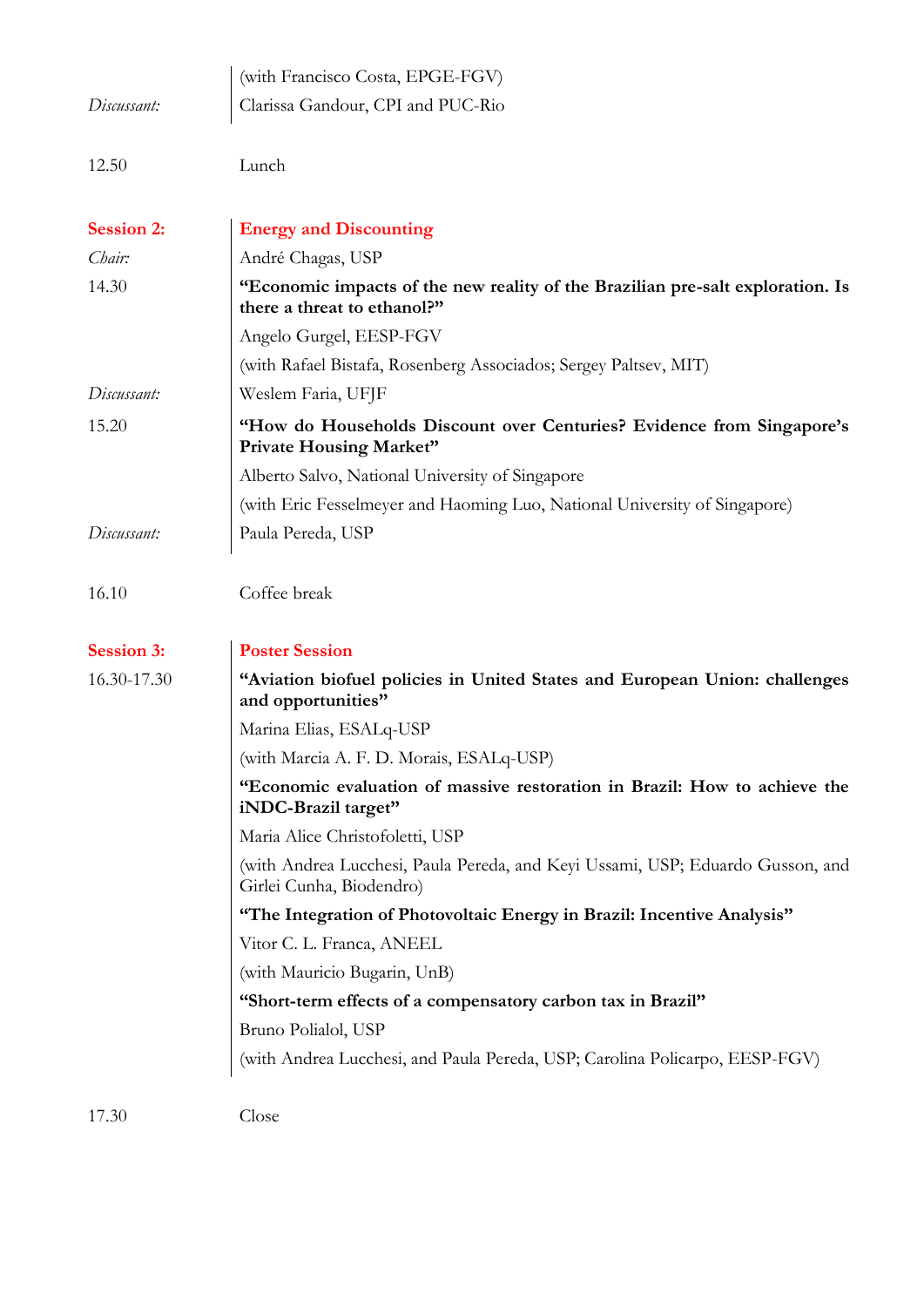# Tuesday – 20 December, 2016

| <b>Keynote Lecture</b> |                                                                                         |  |
|------------------------|-----------------------------------------------------------------------------------------|--|
| Chair:                 | Danilo Igliori, USP                                                                     |  |
| 9.30                   | "To Mitigate or Not to Mitigate: The Price Elasticity of Pro-Environmental<br>Behavior" |  |
|                        | Timo Goeschl, University of Heidelberg                                                  |  |
|                        | (based on joint work with Johannes H. Diederich)                                        |  |
| 10.40                  | Coffee break                                                                            |  |
| <b>Session 4:</b>      | <b>Environmental Policy and Regulation</b>                                              |  |
| Chair:                 | Gabriel Madeira, USP                                                                    |  |
| 11.10                  | "The Power of the State: National Borders and the Deforestation of the<br>Amazon"       |  |
|                        | Francisco Costa, EPGE-FGV                                                               |  |
|                        | (with Robin Burgess, LSE; Benjamin Olken, MIT)                                          |  |
| Discussant:            | Andrea Lucchesi, USP                                                                    |  |
| 12.00                  | "Protecting the Rainforest? The Case of Mahogany Prohibition and<br>Deforestation"      |  |
|                        | Ariaster Chimeli, USP                                                                   |  |
|                        | (with Rodrigo Reis Soares, Columbia University)                                         |  |
| Discussant:            | Francisco Lima, EPGE-FGV                                                                |  |
| 12.50                  | Lunch                                                                                   |  |
| <b>Session 5:</b>      | <b>Land Use</b>                                                                         |  |
| Chair:                 | Renata Narita, USP                                                                      |  |
| 14.30                  | "The Forest Strikes Back - Understanding Secondary Vegetation Patterns in<br>Brazil"    |  |
|                        | Clarissa Gandour, CPI and PUC-Rio                                                       |  |
|                        | (with Juliano Assuncao, CPI and PIC-Rio)                                                |  |
| Discussant:            | Francisco Costa, EPGE-FGV                                                               |  |
| 15.20                  | "Modeling Land Use and the Effects of Climate Change in Brazil"                         |  |
|                        | Weslem Faria, UFJF                                                                      |  |
|                        | (with Eduardo Haddad, USP)                                                              |  |
| Discussant:            | Angelo Gurgel, EESP-FGV                                                                 |  |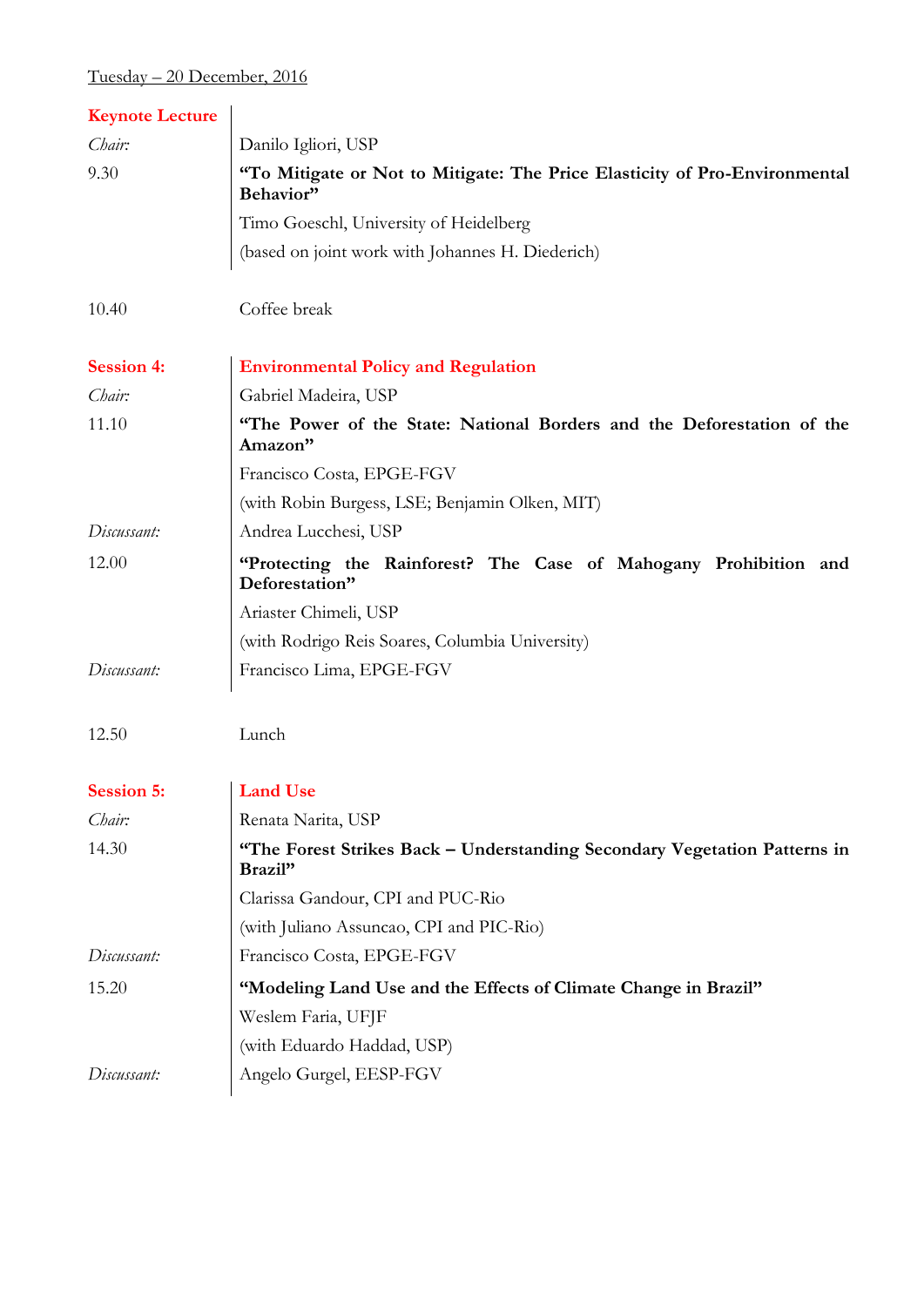| <b>Invited Session</b> |                                                                       |
|------------------------|-----------------------------------------------------------------------|
| Chair:                 | Ariaster Chimeli, USP                                                 |
| 16.10                  | "Global Climate Change and Economic Growth: A Path to Bountifulness?" |
|                        | Paulo Nobre, INPE                                                     |
|                        |                                                                       |

17.10 Final remarks and farewell

Keynote speakers have 60 minutes to present, with 10 minutes allotted for questions and discussion. Speakers and discussants have 40 and 10 minutes to present, respectively, with questions allowed throughout.

Juliano Assunção, PUC-Rio and CPI Antonio Bento, University of Southern California Ariaster Chimeli, University of São Paulo Cristian Huse, Stockholm School of Economics Shanjun Li, Cornell University Claudio Lucinda, University of São Paulo Shaun McRae, ITAM Eugenio Miravete, University of Texas at Austin Eduardo Rodrigues, University of Toronto Alberto Salvo, National University of Singapore Edson Severnini, Carnegie Mellon University Frank Verboven, University of Leuven

# **Scientific Committee: Local Organizing Committee:**

Ariaster Chimeli, University of São Paulo Eduardo Haddad, University of São Paulo Claudio Lucinda, University of São Paulo